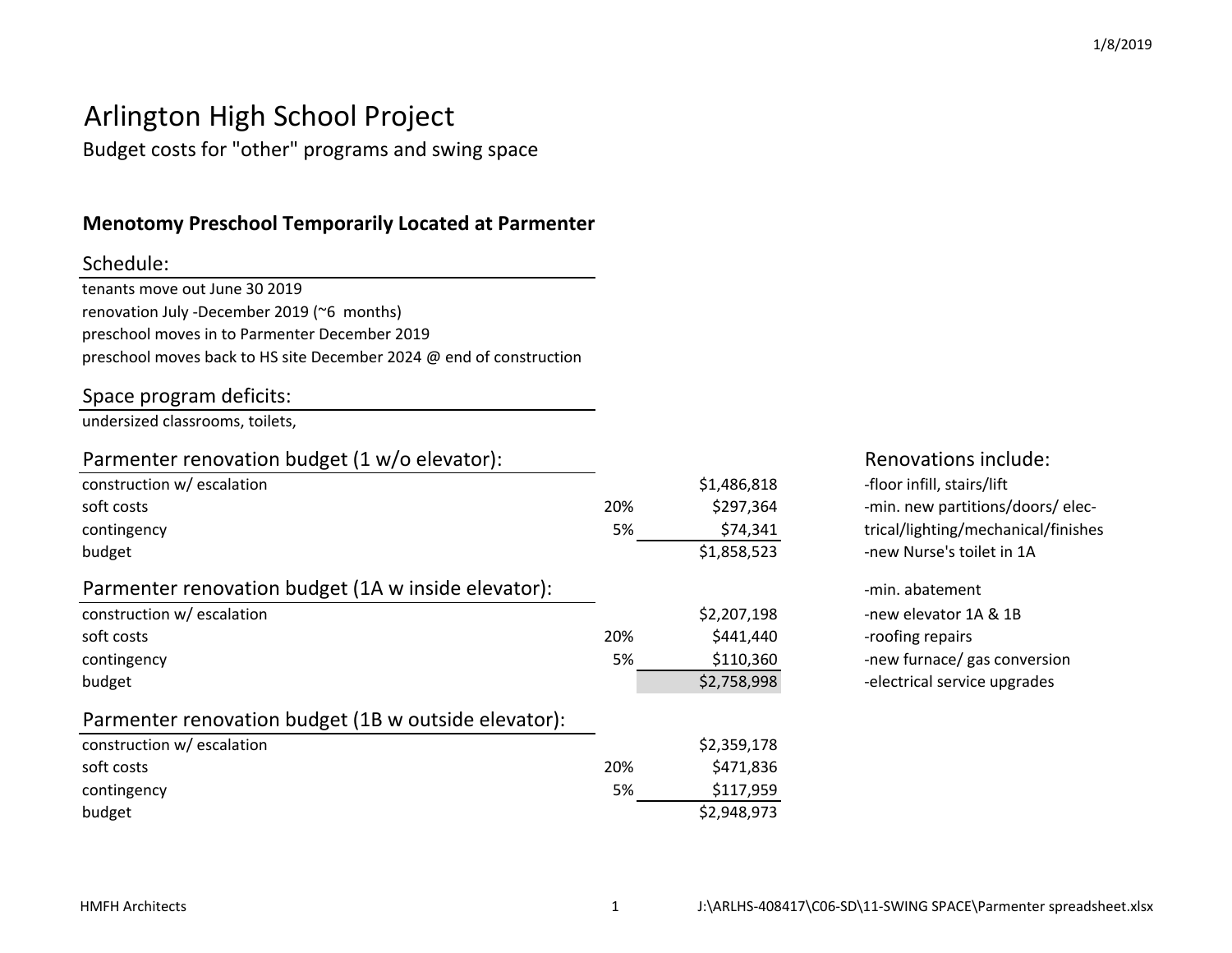### **District Offices Permanently Located at Parmenter**

#### Schedule:

preschool moves out of Parmenter in July 2023

renovation ~14 months

district moves in September 2024 @ end of Phase 2 construction

### District renovation budget (2A w inside elevator):

| (w/ inside elevator if Option 1 is chosen for temp preschool)            |     |             | -signficant floor infill, stairs/ramp |
|--------------------------------------------------------------------------|-----|-------------|---------------------------------------|
| construction w/ escalation                                               |     | \$7,141,773 | -all new partitions/doors/ electri-   |
| soft costs                                                               | 20% | \$1,428,355 | cal/lighting/mechanical/finishes      |
| contingency                                                              | 5%  | \$357,089   | -all new toilets                      |
| budget                                                                   |     | \$8,927,216 | -full abatement                       |
| District renovation budget (2B w outside elevator):                      |     |             | -new elevator 2A & 2B                 |
| (w/ outside elevator if Option 1 is chosen for temp preschool)           |     |             | -all new windows                      |
| construction w/ escalation                                               |     | \$7,263,585 | -roofing repairs                      |
| soft costs                                                               | 20% | \$1,452,717 | -new furnace/ gas conversion          |
| contingency                                                              | 5%  | \$363,179   | -electrical service upgrades          |
| budget                                                                   |     | \$9,079,481 | -fire protection                      |
| District renovation budget (2A modified):                                |     |             |                                       |
| (inside elevator constructed previously in Option 1A for temp preschool) |     |             |                                       |
| construction w/ escalation                                               |     | \$6,491,773 |                                       |
| soft costs                                                               | 20% | \$1,298,355 |                                       |
|                                                                          |     |             |                                       |

 $\mathsf{y}$  5%

t  $\frac{1}{2}$  \$8,114,716

## Renovations include:

contingency

budget

5% \$324,589<br>\$8,114,716